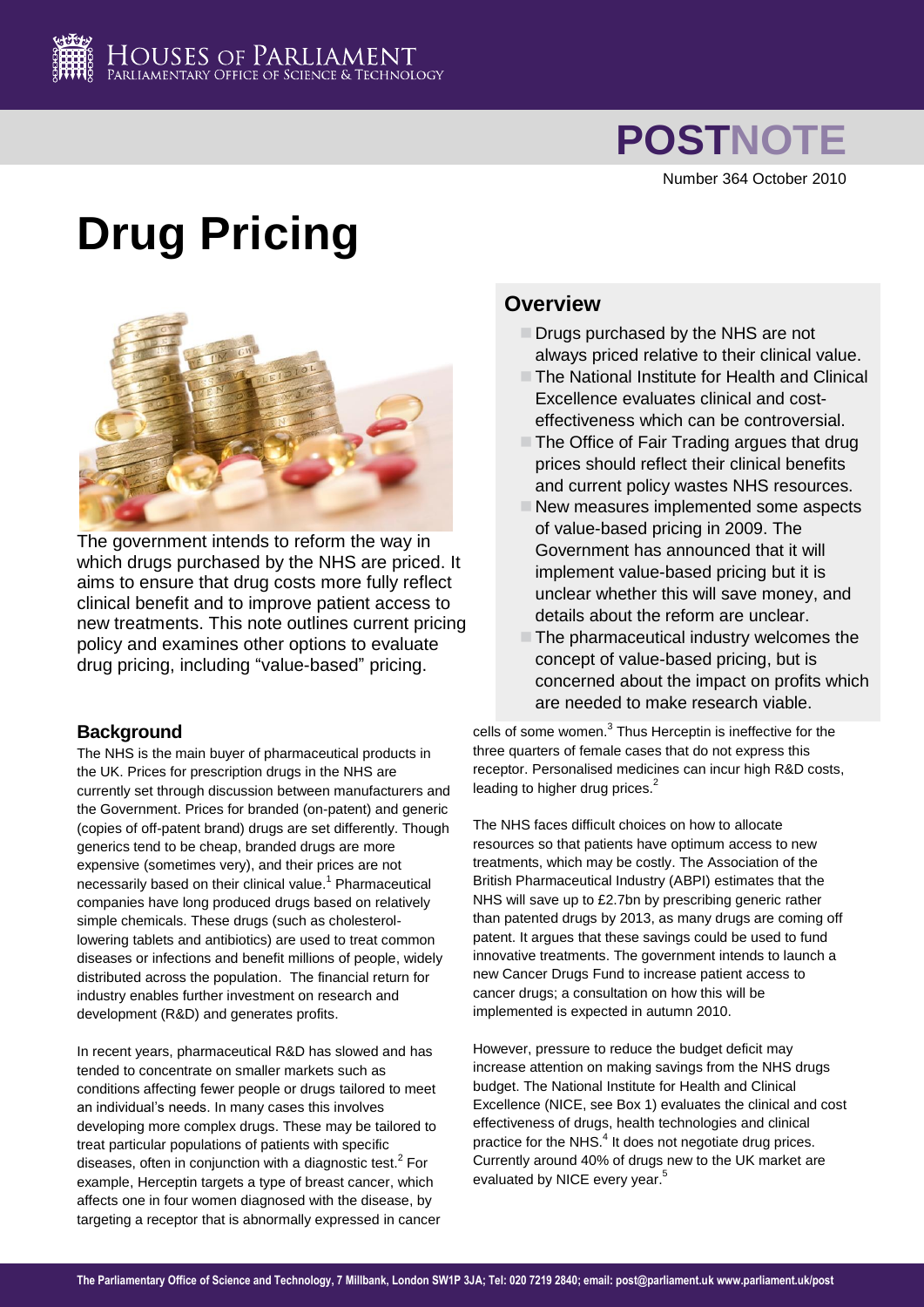# **Pharmaceutical Price Regulatory Scheme Main Elements of the Scheme**

The prices of branded prescription medicines supplied to the NHS are currently controlled by the Pharmaceutical Price Regulation Scheme (PPRS), a voluntary agreement between the Department of Health (DH) and the pharmaceutical industry.<sup>6</sup> This regulates the profits that companies can make from NHS sales, and is typically renegotiated every five years. The current scheme was launched in January 2009. The PPRS has two main elements for controlling drug prices:

- **profit control** using caps, (to a maximum of 29.4%), which are imposed after allowances for R&D expenditure.<sup>6</sup> This means that a company can adjust the price of new drugs within its portfolio, as long as the overall profit does not exceed the cap. However, in practice it is very difficult to estimate global companies' profits from the UK, and excess profits are rarely paid directly back to the DH, but may be offset by alternative mechanisms (for example through price cuts). The ABPI believes that due to the level of price cuts in recent years, profitability levels are lower, thus excesses rarely arise.
- **price cuts** are negotiated in each PPRS, usually for older drugs. The 2009 PPRS will deliver an overall price cut of ~5% over its five years of operation.<sup>6</sup> Industry prefers negotiated price cuts to the payment of excess profits back to the DH, to ease the administrative burden. Price cuts are negotiated across all drugs regardless of whether they are deemed cost-effective or not.

### **The PPRS and International Pricing**

One result of the PPRS is that the UK has a national list of drug prices which is widely used by other countries as a yardstick for setting their own prices. The Office of Fair Trading (OFT) estimates that up to 25% of world pharmaceuticals sales reference UK prices to some extent.<sup>1</sup> Companies are thus particularly sensitive about any agreement that reduces the UK list price of a drug as this can have a knock-on effect on the profits made on sales elsewhere in the world. Successive price cuts and exchange rate movements mean that UK prices are currently amongst the lowest in Europe.

### **New Mechanisms in the 2009 PPRS**

Recent years have seen debate about whether the PPRS is achieving the balance between allowing patients access to innovative medicines while ensuring value for money for the NHS and a fair return on investment for industry. The following sections look at some of the new mechanisms in the PPRS which aim to achieve these combined goals.

### *Flexible Pricing*

The 2009 PPRS introduced provisions to allow companies to change the price of a drug after it has been marketed. Companies can apply for a price change if:

 $\blacksquare$  new evidence becomes available about the effectiveness of a drug when used for existing purposes (indications).

### **Box 1. The National Institute for Health and Clinical Excellence**

### **Determining the Value of Drugs: Health Economics**

NICE evaluates both the clinical and cost effectiveness of new drugs on behalf of the NHS for England, Wales and Northern Ireland (the devolved administrations have separate bodies discussed below). The NHS has a fixed budget so any new drug recommended by NICE comes at the cost of other treatments.<sup>7</sup> NICE uses a health economics model to compare the therapeutic gains of a new drug to an existing treatment by using a tool called the Quality Adjusted Life Year (QALY) unit. QALYs are used to measure the gains (in life expectancy and quality of life) provided by drugs for different conditions in a consistent way (so that for example drugs for heart disease and hay fever are comparable). NICE applies a maximum value that the NHS should pay for a QALY. Prices over the value at which drugs are deemed to displace too many resources that could go to treating other patients are not considered cost-effective, except under exceptional circumstances. Each drug is considered on a case by case basis. Generally, however, if a treatment costs more than £20,000-£30,000 per QALY, then it would not be considered cost effective.<sup>7</sup>

In 2009, recognising the value that the public attaches to the end of life, NICE introduced "end-of-life" criteria, to increase flexibility when assessing certain, innovative new drugs. Treatments at end of- life are generally expensive, including new cancer drugs. The scheme recognises that R&D costs are higher for these drugs, which target a small percentage of the population. Therefore no threshold for "end-oflife" economic value is set.

 $\blacksquare$  evidence becomes available about the effectiveness of a drug for new indications. Companies can apply to change the price only of products launched on or after 1<sup>st</sup> September 2007.

In each case, NICE conducts a review using its standard methodology to evaluate whether the medicine represents value for money to the NHS at the proposed new price.

### *Patient Access Schemes*

The 2009 PPRS placed greater emphasis on the use of Patient Access Schemes (PASs). These are proposed by a pharmaceutical company to improve the cost-effectiveness of a drug. There are two types of scheme:

- **financially-based -** a company offers a discount on the new drug dependent on the number and type of patients it is used on, patient responses to treatment and the dose required. Tarceva®, a drug for non-small cell lung cancer, has a simple discount for NHS use.
- **outcome-based -** if a drug has proven clinical value, the company can re-negotiate a price increase. Conversely, where the company agrees a price with the DH and the clinical value is less than expected, a rebate is negotiated for the NHS. Velcade®, a cancer drug for multiple myeloma, is available through a scheme that provides a full NHS discount if the patient ceases to benefit.

Often, patient access schemes are a combination of these two types. The NHS is presently operating 15 PASs.<sup>8</sup> Each scheme is specific for one drug to treat a disease in a subpopulation (or indication) of patients. For example, Iressa®, for non-small cell lung cancer, is given to cancer patients who have tested positive to a diagnostic test. The ABPI comments that such schemes are welcomed by pharmaceutical companies, as they are not reflected in a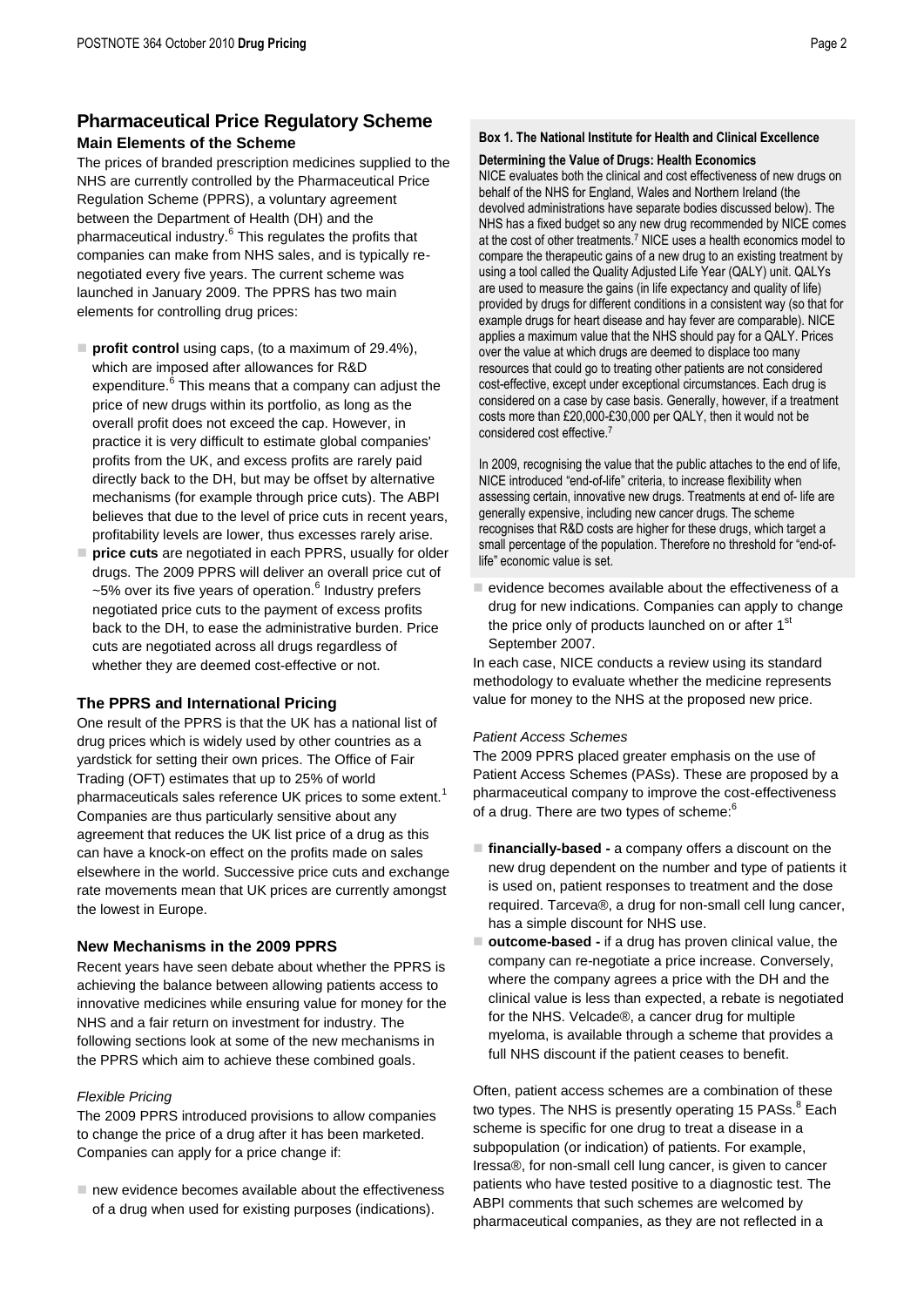drug's UK list price, and thus will not affect worldwide markets.

## **Value-based Pricing**

This approach links the price of a drug to cost-effectiveness based on clinical evidence (Box 2). It is the principle behind the patient access schemes that the DH introduced in 2009. In 2007, the OFT published a study of the PPRS that found that some branded drugs prescribed in large volumes were up to ten times more expensive than substitutes that deliver similar clinical benefits. It argued that where drug prices are out of line with value, the NHS is not making effective use of its funds, and that the mechanisms to control profits and price cuts do not reflect a drug's value to the NHS. For example, the statin *Atorvastin* is ten times more expensive than *Simvastatin*, but has little increased clinical benefit for many patients.<sup>1</sup> The OFT suggested £500m could be saved if several drugs commonly used in the NHS were purchased on a value-based price scheme. $^{\rm 1}$  It concluded that:

- $\Box$  all branded drugs should be assessed alongside alternatives (including generics);
- $\blacksquare$  the NHS is not making effective use of its resources;
- $\blacksquare$  prices should be set according to their clinical benefit, by using value-based pricing (Box 2). Value-based pricing initiatives should be phased into the PPRS.

### **Box 2. What is Value-Based Pricing?**

This mechanism replaces the profit and price control elements of the PPRS, whilst allowing negotiation of prices based on clinical value<sup>1</sup>.



Some health economists argue that the new PPRS scheme has not gone far enough. Under the current scheme, drugs were priced (and prices capped) according to profits on NHS sales. Value-based pricing links cost to clinical evidence. Proponents state that value-based pricing would help to focus innovation and investment on patient needs. Others commend new elements in the PPRS - such as flexible pricing - as a step in the right direction but criticise the voluntary nature of the scheme, the fact that it does not cover all (branded and generic) drugs and the lack of details in how to apply it in practice. Some suggest that true valuebased pricing may provide better value for the NHS.

# **Policy Options**

### **Maintaining the 2009 PPRS**

Maintaining the PPRS scheme would incur no extra costs. One of its main advantages is that it is relatively inexpensive to run. However, the OFT report questioned whether it:

- $\blacksquare$  delivers value for money for the NHS;
- $\blacksquare$  delivers prices that truly reflect a drug's value;
- properly rewards innovation;
- $\blacksquare$  provides stability required by the pharmaceutical sector.

In its response to the OFT report, the Department for Business, Innovation and Skills (BIS) noted that these considerations had been addressed in the negotiations leading to the 2009 PPRS.<sup>9</sup> It felt that the emphasis on encouraging generic substitution and the price cuts for branded drugs negotiated in the 2009 PPRS ensured that the NHS received value for money. It also suggested that the two new mechanisms – flexible pricing and PASs – provide a means to ensure that prices reflect the clinical value of drugs.<sup>9</sup> The BIS response suggests that in providing freedom of pricing for new products the PPRS rewards innovation, and notes that the 2009 PPRS also contained an innovation package.<sup>9</sup> Finally the department noted that the five year, voluntary nature of the PPRS is designed to create a stable environment for the pharmaceutical sector.

### *Administration of PASs*

There are no fixed costs for PASs. Some offer simple discounts applied at the point of sale. Those involving dose capping or rebates are more complex. PASs are an administrative burden on the NHS and this is considered by NICE as part of its assessment. If an appraisal is positive, each healthcare trust is responsible for administering the scheme. NICE's Patient Access Scheme Liaison Unit works with industry to reduce the administrative burden, which will increase as more schemes are implemented. NICE and the ABPI suggest that pharmacy administration systems need to be enhanced to cope with discounts, free stock and rebates.

### *Impact of PASs on Global Drug Prices*

Some pharmaceutical companies are concerned that countries that use the UK list price as a reference will be able to work out from NICE guidance the savings the NHS is making through PASs. While NICE does not negotiate prices, PASs are worked into their calculations on costeffectiveness. Some industry commentators suggest that there are concerns that NICE guidance could be extrapolated backwards to work out the actual cost of the treatments, which could lead to a drop in their global profits.

### **Moving to a Value-based Pricing System**

Changing to a value-based pricing scheme would involve set-up costs. The OFT argues that while costs would be high initially, it would provide long-term value for the NHS. Some companies (for example GSK and AstraZeneca) are open to the concept of value-based pricing, but argue that prices reflect a number of factors including R&D costs. Drugs for personalised treatments and rare diseases incur